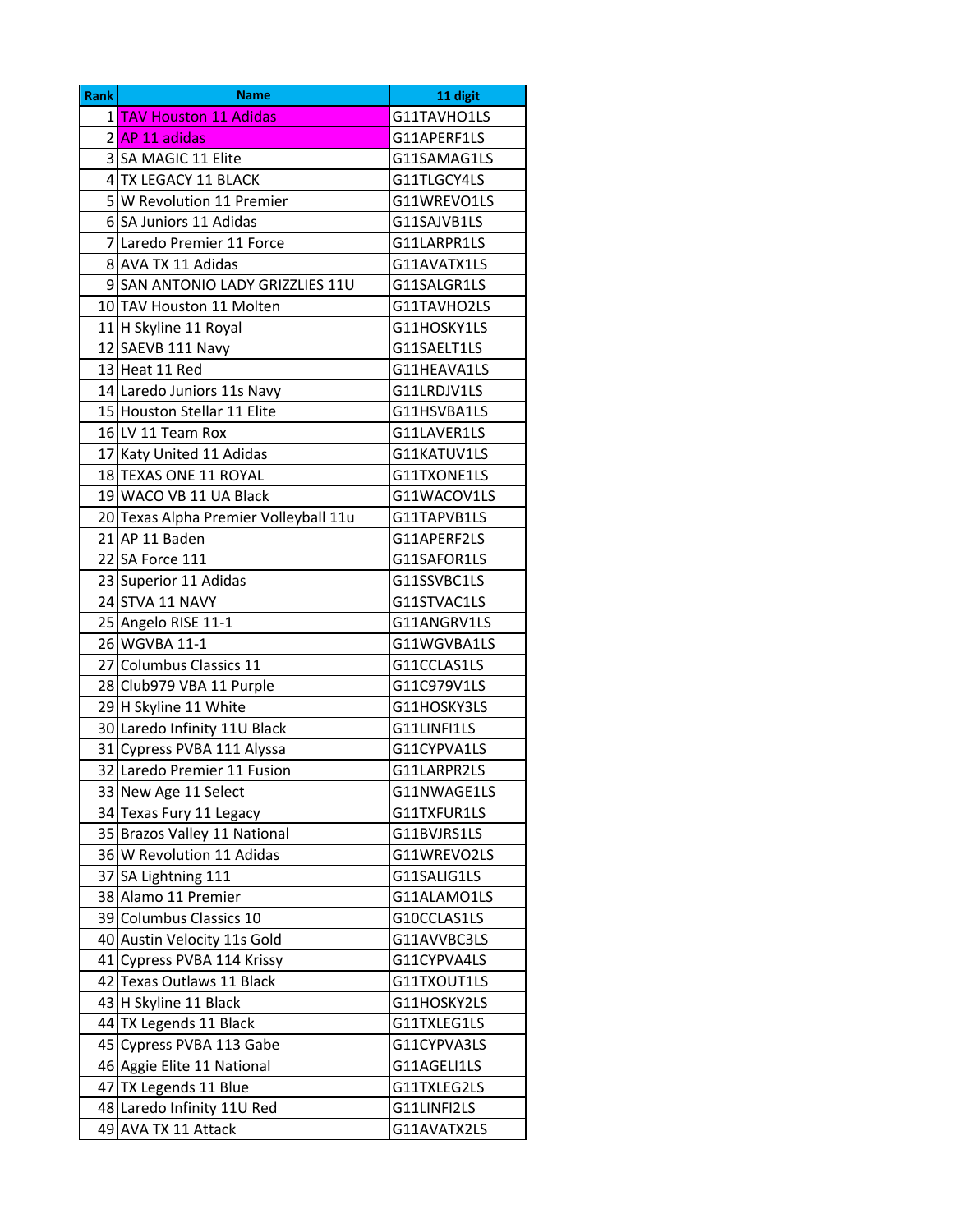| <b>Rank</b> | <b>Name</b>                        | 11 digit     |
|-------------|------------------------------------|--------------|
|             | 50 TX LEGACY 11 TEXAS              | G11TLGCY5LS  |
|             | 51 West Texas Juniors 11           | G11WTJRS1LS  |
|             | 52 H Skyline 11 Academy 1          | G11HOSKY6LS  |
|             | 53 AVA TX 11 Power                 | G11AVATX3LS  |
|             | 54 Texas Fury 11 Impact            | G11TXFUR2LS  |
|             | 55 Poth 11's                       | G11POTHV1LS  |
|             | 56 SA STARS 11 BLACK               | G11SASTA1LS  |
|             | 57 AJV 11 CTX                      | G11AJVBA11LS |
|             | 58 LV 11 Storm                     | G11LAVER3LS  |
|             | 59 SA Force 112                    | G11SAFOR2LS  |
|             | 60 Country Fire 11                 | G11CFIRE1LS  |
|             | 61 AP 11 Hilco Lite Highlighter    | G11APERF17LS |
|             | 62 Club979 VBA 11 Gold             | G11C979V2LS  |
|             | 63 TEXAS UNITED 11RED              | G11TXUNI1LS  |
|             | 64 SA Chiefs 111                   | G11SACHI1LS  |
|             | 65 SA Lightning 112                | G11SALIG2LS  |
|             | 66 LV 10 Thunder                   | G10LAVER2LS  |
|             | 67 Hard Hitters 11u                | G11HARDH1LS  |
|             | 68 KC Vipers 111 Black             | G11KCVVB1LS  |
|             | 69 STELLAR STARS 11 DELTA (LS) (1) | g11hsvba11ls |
|             | 70 Houston Outlaws 11              | G11HOVBC1LS  |
|             | 71 Magic 11's Lite                 | G11MAGIC3LS  |
|             | 72 CYDI 11 Red                     | G11CYDIV1LS  |
|             | 73 Wimberley AC 11-1               | G11WACVB1LS  |
|             | 74 Xcel VB 112 Madison             | G11XCELV2LS  |
|             | 75 LV 11 Thunder                   | G11LAVER2LS  |
|             | 76 HVA 11 Red                      | G11HVAVB1LS  |
|             | 77 KW Revolution 10 Elite          | G10KRVBC1LS  |
|             | 78 Austin County - 10 Red          | G10ACELI1LS  |
|             | 79 ETU 11-Elite                    | G11ETULT1LS  |
|             | 80 LCVA 11U BLUE                   | G11LCVBA1LS  |
|             | 81 IMPACT - 111                    | G11IMPAC1LS  |
|             | 82 H Skyline 11 Academy 2          | G11HOSKY7LS  |
|             | 83 AJV 11 Navy                     | G11AJVBA5LS  |
|             | 84 Xcel VB 111 Katelyn             | G11XCELV1LS  |
|             | 85 TEXAS ONE 11 NAVY               | G11TXONE2LS  |
|             | 86 HC FLOW 11U                     | G11HCFLO1LS  |
|             | 87 WGVBA 11-2                      | G11WGVBA2LS  |
|             | 88 TxEvo 11-1 Developmental        | G11TXEVO1LS  |
|             | 89 Hazard 11 Black                 | G11HHAZA1LS  |
|             | 90 HVA 11 Blue                     | G11HVAVB2LS  |
|             | 91 Austin County - 11 Red          | G11ACELI1LS  |
|             | 92 Xcel VB 117 Alii                | G11XCELV7LS  |
|             | 93 Xcel VB 113 Kaylee              | G11XCELV3LS  |
|             | 94 Texas Outlaws 11 Blue           | G11TXOUT2LS  |
|             | 95 Southern Swing 111              | G11SSWIN1LS  |
|             | 96 AP 11 Lite Highlighter          | G11APERF13LS |
|             | 97 Xcel VB 114 Karsen              | G11XCELV4LS  |
|             | 98 W Revolution 11 Black           | G11WREVO3LS  |
|             |                                    |              |